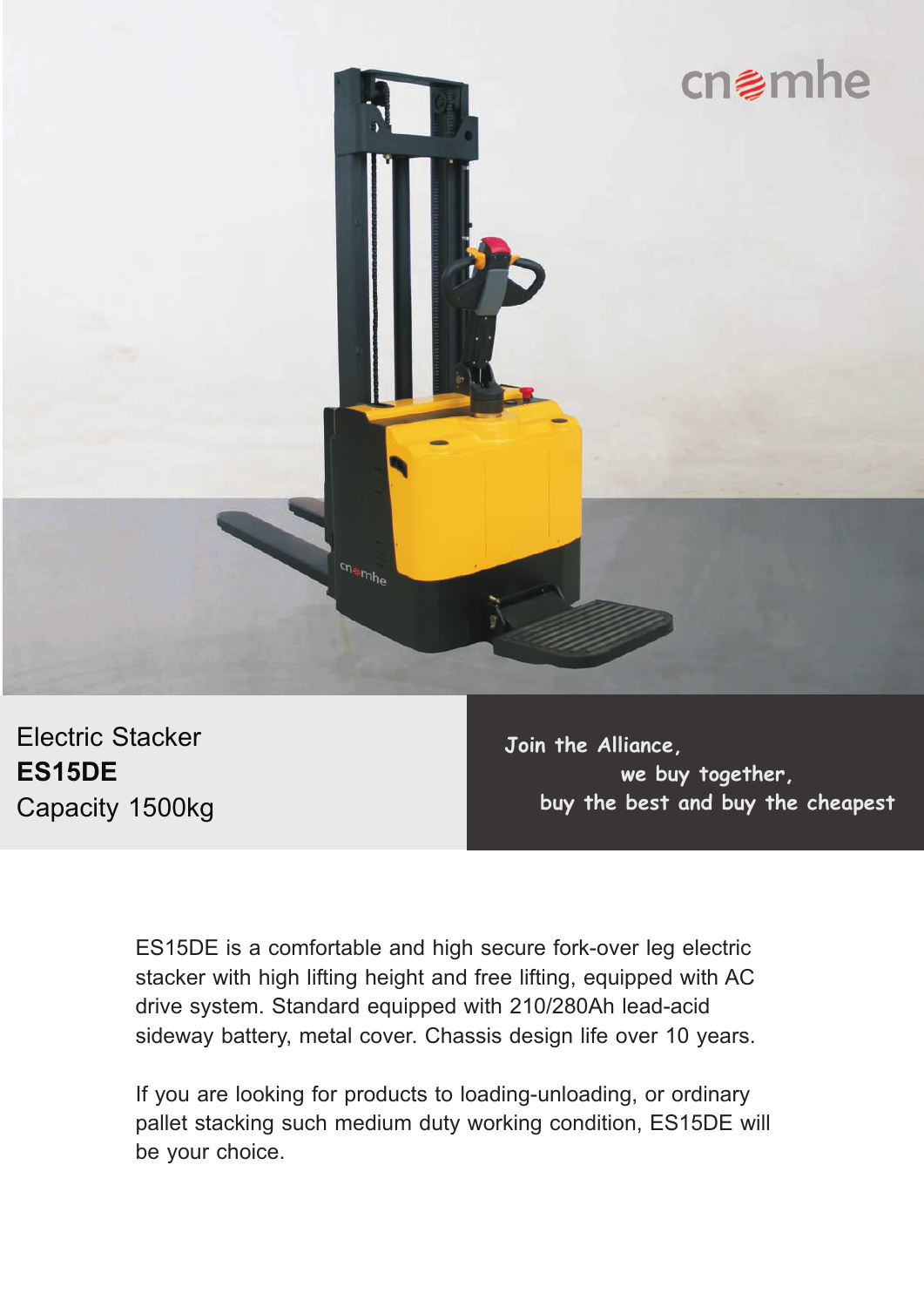

- **Three class speed while going down, more choices more efficiency.**
- **Better vision for operator with innovative design on relocating the third stage mast roller.**
- **Special design on cylinder, auto**-**buffering to piston rods while falling**. **Better protect to pallet load.**

Size reduced cover plate, more sense of design, easier maintenance.

- $\blacktriangleright$  Ful steel cover protect from scrapes, reinforced safe assurance to core parts. No more need to worry about tiny daily damage on appearance and the resulting influence to internal systems.
- **M** Laser cut all frame parts, high accuracy, neat and clean.
- Wider rider platform, good set-up spring shock absorber, more space of standing, more sense of comfortable, longer work life.

Side slidable battery box designed for saving your precious time.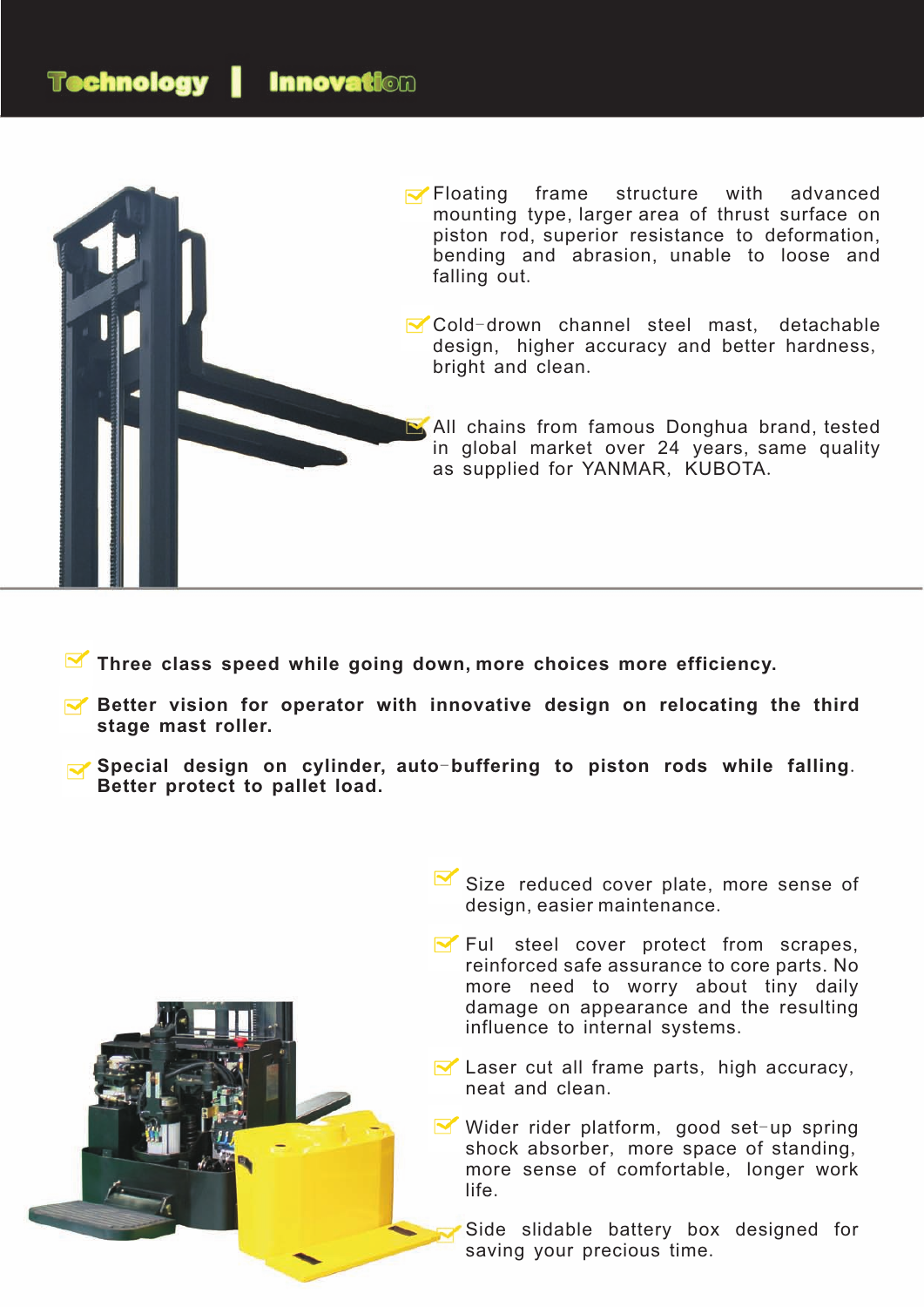## **Technical Data**

|                 | 1.1 |                | <b>Model</b>                                                                |     | <b>ES15DE</b>            |  |  |
|-----------------|-----|----------------|-----------------------------------------------------------------------------|-----|--------------------------|--|--|
|                 | 1.2 |                | <b>Mast Type</b>                                                            |     | <b>Duplex</b>            |  |  |
|                 | 1.3 |                | Mast profile                                                                |     | H model                  |  |  |
| characteristics | 1.4 |                | Type of drive                                                               |     | <b>Full Electric</b>     |  |  |
|                 | 1.5 |                | <b>Operator type</b>                                                        |     | <b>Rider</b>             |  |  |
|                 | 1.6 | Q              | Capacity                                                                    | kg  | 1500                     |  |  |
|                 | 1.7 | C              | Load center                                                                 | mm  | 600                      |  |  |
|                 | 1.8 | Y              | Wheel base                                                                  | mm  | 1380                     |  |  |
|                 | 1.9 |                | Electric power steering(EPS)                                                |     | standard equipped        |  |  |
|                 |     |                |                                                                             |     |                          |  |  |
| weight          | 2.1 |                | Service weight without battery                                              | kg  | 780/880/930/1010/1035    |  |  |
|                 | 2.2 |                | Service weight with battery                                                 | kg  | 990/1090/1140/1220/1245  |  |  |
|                 |     |                |                                                                             |     |                          |  |  |
|                 | 3.1 |                | wheel type                                                                  |     | PU                       |  |  |
|                 | 3.2 | b <sub>2</sub> | Size of front wheels                                                        | mm  | $\mathcal{C}$ 78         |  |  |
|                 | 3.3 | b <sub>3</sub> | Size of rear wheels                                                         | mm  | & 124                    |  |  |
|                 | 3.4 | b4             | Size of drive wheels                                                        | mm  | $\mathcal{L}$ 230        |  |  |
|                 | 3.5 |                | <b>Wheels quantity</b>                                                      | pcs | 1/2/4                    |  |  |
|                 | 4.1 | h <sub>1</sub> | Mast lower height                                                           |     | 1795/2045/2195/2295/2545 |  |  |
|                 | 4.2 | h <sub>4</sub> | Mast extend height                                                          | mm  | 3040/3540/3840/4040/4540 |  |  |
|                 | 4.3 | I <sub>1</sub> | Overall length (with platform)                                              | mm  | 2540                     |  |  |
|                 | 4.4 |                | Overall length (without platform)                                           | mm  | 2000                     |  |  |
| chass           | 4.5 |                | $b_1/b_2$ Rear body width                                                   | mm  | 800                      |  |  |
|                 | 4.6 | $\frac{1}{2}$  | Rear body length                                                            | mm  | 585                      |  |  |
|                 | 4.7 | B              | <b>Overall width</b>                                                        | mm  | 800                      |  |  |
|                 | 4.8 | H <sub>5</sub> | Height of tiller arm in drive position min./max.                            | mm  | 1030-1200                |  |  |
|                 | 4.9 | $b^s$          | Rear body height                                                            | mm  | 830                      |  |  |
|                 |     |                |                                                                             |     |                          |  |  |
|                 | 5.1 | b <sub>7</sub> | Clearance                                                                   | mm  | 40                       |  |  |
|                 | 5.2 |                | Siell Fork length                                                           | mm  | 1150                     |  |  |
|                 | 5.3 | b <sub>5</sub> | Overall fork width                                                          | mm  | 540/560/580/680          |  |  |
|                 | 5.4 | $W_{\rm a}$    | Min. Turning radius (with platform)                                         | mm  | 2090                     |  |  |
|                 | 5.4 | $W_{\rm a}$    | Min. Turning radius (without platform)                                      | mm  | 1565                     |  |  |
| specifications  | 5.5 | b <sub>6</sub> | Lowered height of fork                                                      | mm  | 90                       |  |  |
|                 | 5.6 | Е              | Fork width                                                                  | mm  | 170                      |  |  |
|                 | 5.7 | $h_3$          | Lifting height                                                              | mm  | 2500/3000/3300/3500/4000 |  |  |
|                 | 5.1 |                | Aisle width (800*1200mm pallet): horizontal/vertical<br>(with platform)     | mm  | 2924                     |  |  |
|                 | 5.1 |                | Aisle width (800*1200mm pallet): horizontal/vertical<br>(without platform)  | mm  | 2399                     |  |  |
|                 | 5.1 |                | Aisle width (1000*1200mm pallet): horizontal/vertical<br>(with platform)    | mm  | 2994                     |  |  |
|                 | 5.1 |                | Aisle width (1000*1200mm pallet): horizontal/vertical<br>(without platform) | mm  | 2469                     |  |  |